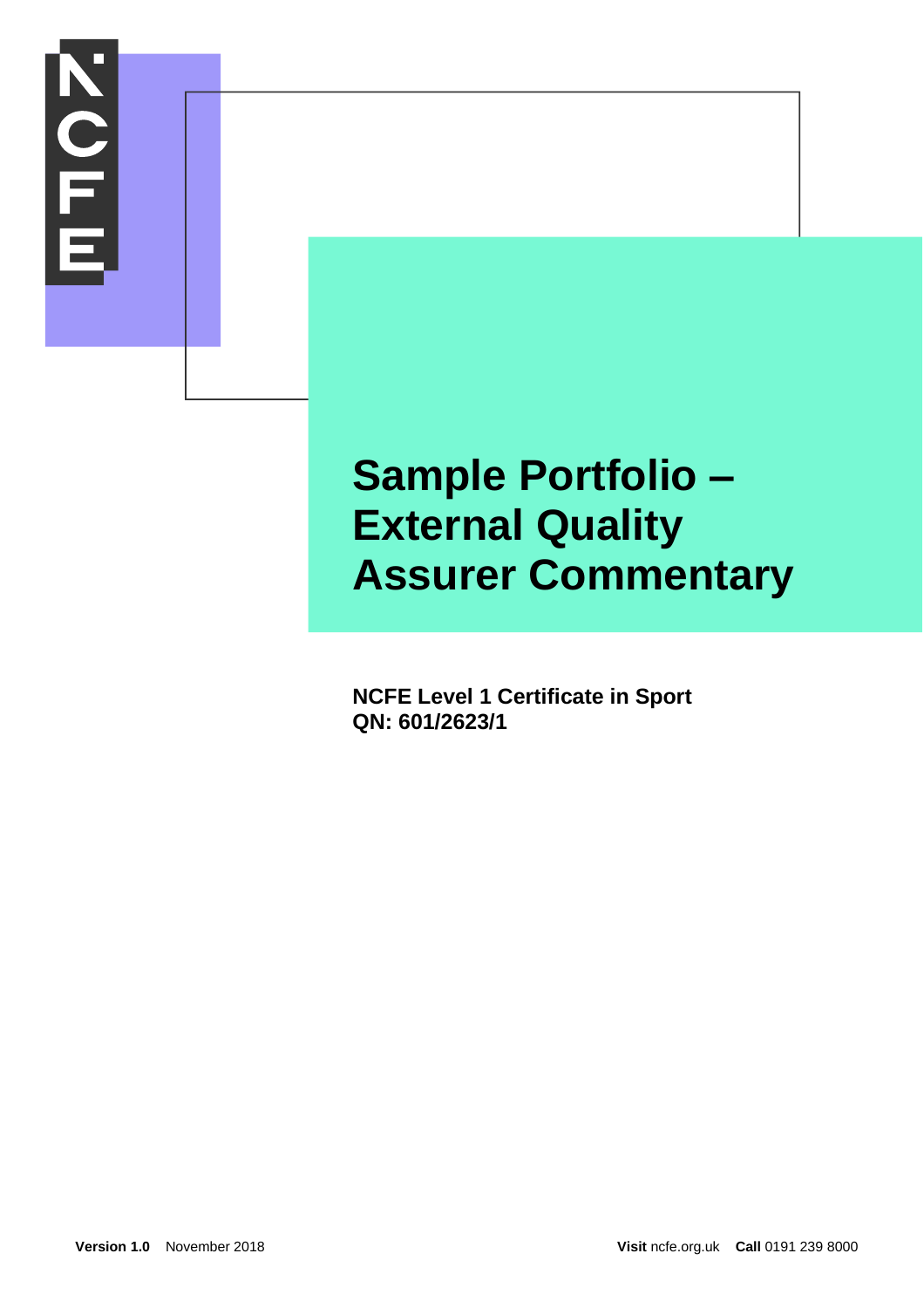# **Contents**

| <b>Introduction</b>                        | Page 2  |
|--------------------------------------------|---------|
| <b>External Quality Assurer commentary</b> | Page 3  |
| <b>Evidence and Grading Tracker</b>        | Page 11 |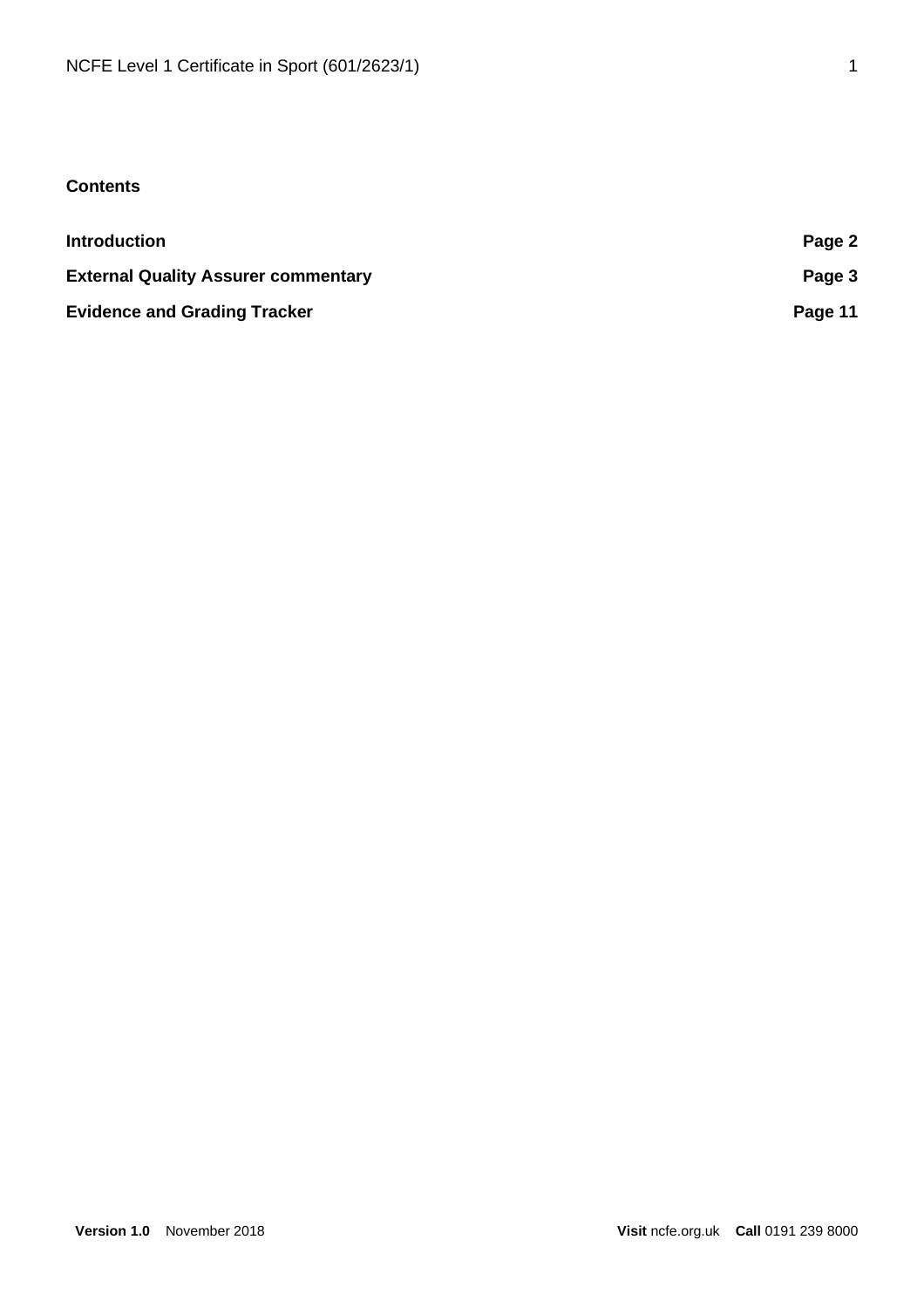# **Introduction**

The material in this portfolio relates to:

## **Unit 02 – Sports Coaching (Y/505/8991)**

This portfolio is designed to demonstrate the types of evidence that could be produced for the unit above from NCFE Level 1 Certificate in Sport.

It's designed to provide guidance on how a **Merit** and **Distinction** graded evidence could look, rather than being prescriptive.

Evidence may be submitted in a variety of forms. Where the learner has provided visual evidence (for example screen grabs, copies of research), it should be clearly annotated to give context as to why it has been included. Each piece of evidence that has been presented the assessment criterion number should be detailed at the top of the page.

External quality assurer guidance has been provided for each piece of evidence relating to an assessment criterion. The guidance comments on how the evidence meets the assessment criterion and what could be improved to obtain a higher grade. The suggestions and assessment methods are not exhaustive and Tutors are encouraged to explore other methods which will support the learner to produce the best evidence that they're capable of for the unit. For further advice on the suitability of a particular assessment method, you can refer to the relevant qualification specification or contact your NCFE External Quality Assurer.

It is strongly recommended that each unit is presented and assessed individually to allow accurate judgements about the learner's competence. This will also make it easier to award a grade for the unit. The work must then be internally moderated and made available for the External Quality Assurer. It's accepted that a piece of evidence may be presented for more than one unit. Where this is the case, the evidence must be clearly mapped to all units and assessment criteria it applies to when presented to the External Quality Assurer. This will enable them to make an accurate judgement about the learner's competence and overall unit grade.

We would encourage the use of our Evidence and Grading Tracker document which is available on the qualification page on the NCFE website; however, any method which clearly records the evidence against the assesment criteria can be used.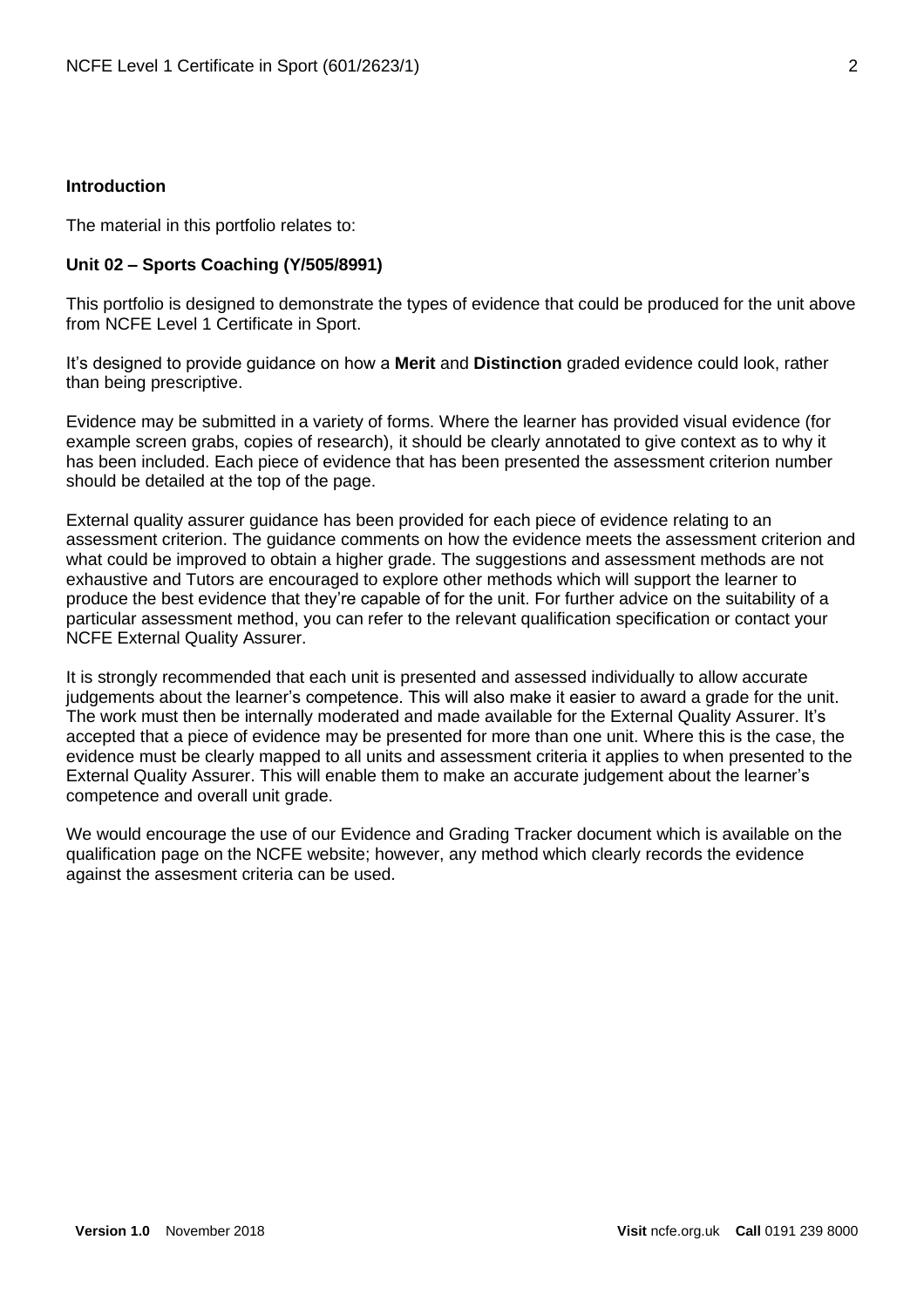## **Learner evidence and External Quality Assurer commentary**

# **Unit 02 Sports Coaching (Y/505/8991)**

## **Overview**

The portfolio is well presented with the work produced by the learner in the order of the learning outcomes and the supporting documentation at the front. This is enhanced by the fact that the Assessor and the Internal Quality Assurer have used NCFE documentation to provide feedback.

The IQA report is detailed and includes a wide range of good practice that was evident throughout the work. It correctly focuses on the performance of the Assessor. They have identified in their feedback that the Assessor has encouraged the learners to include photographs which are enhanced by the fact that the learners have annotated them to explain the reason for their inclusion as evidence. The Internal Quality Assurer has not provided any suggestions to the Assessor on how the assessment process could be improved. There were no actions Included in the report however the Internal Quality Assurer has signed the documentation to confirm that actions have been addressed.

The Assessor has provided feedback against each learning outcome. Their comments tend to focus on the evidence that the learner has produced with no suggestions on how the learner could improve their work and access the higher grades. Feedback sheets are signed by the learner and they have provided some brief comments. The Assessor has included the grading grids which are good practice and they have indicated which grade the learner has achieved by ticking the box.

## **Leaner work**

The learner has been assessed using a well devised workbook that enables the learners to meet the requirements of the learning outcomes. This is supplemented by the inclusion of an assignment brief that provides information on what the learner is required to do in each section of the workbook.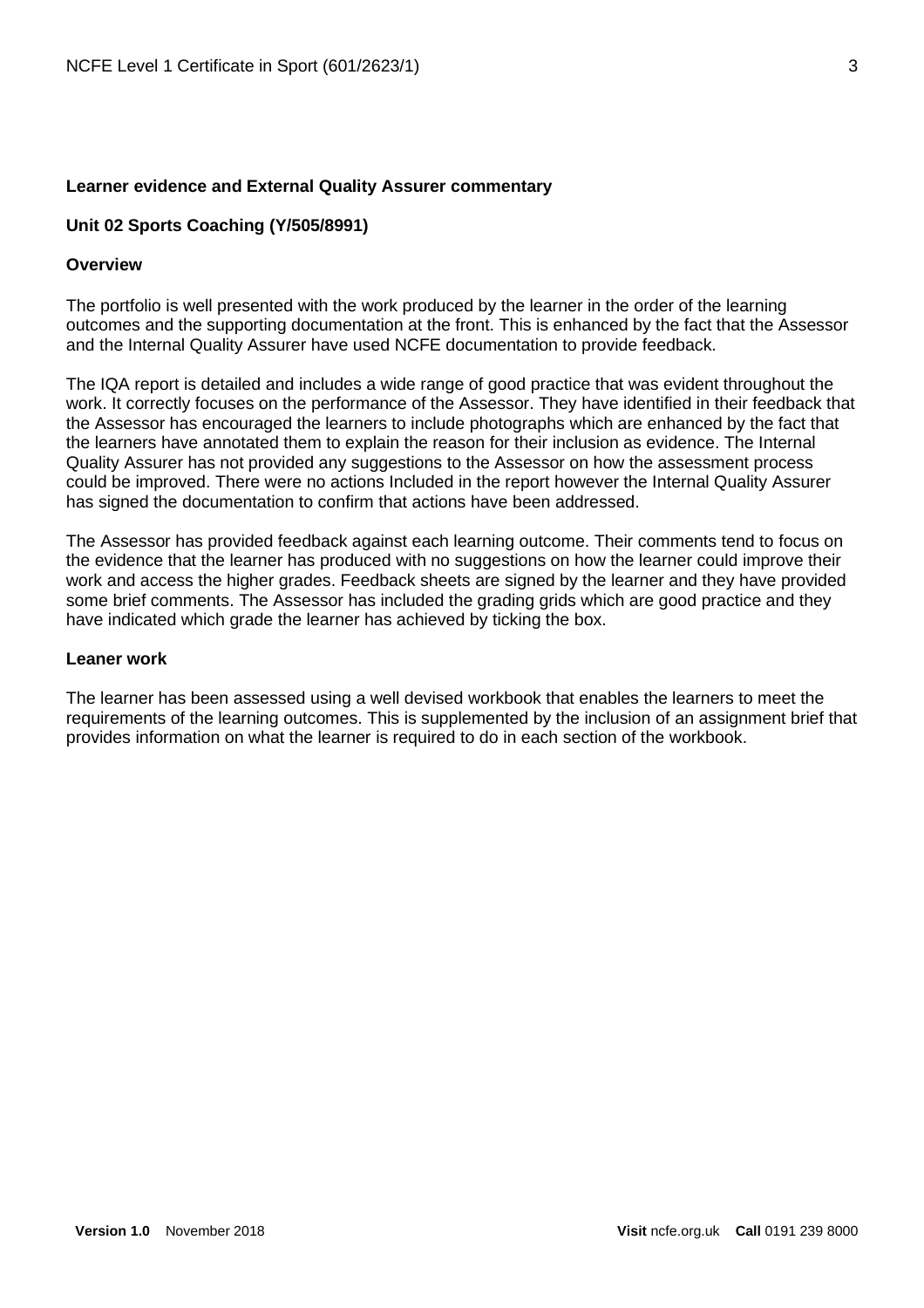## **Learning Outcome 1: Know the qualities and responsibilities of a coach delivering a sports coaching session**

**Assessment criterion 1.1** Identify the personal qualities and responsibilities of a coach

## **External quality assurer commentary:**

The learner has outlined the key qualities and responsibilities of a coach, including personal qualities and they have included a variety of different skills. The Assessor has annotated on the work for more evidence to be added but it lacks clarity as to what is required from the learner, this has meant that the learner has not included sufficient information.

To achieve a Merit grade the learner should provide more examples of the personal qualities and responsibilites of a coach.

There is no Distinction grade available for this assessment criterion.

## **Grade awarded for this assessment criterion - Pass**

**Assessment criterion 1.2** Outline the importance of strong communication skills

#### **External quality assurer commentary:**

The learner has provided a basic explanation of the importance of communication skills including the importance of effective communication. It would enhance the evidence for this learning outcome if the learner explained how good communication skills can help build a rapport with the participants.

There is no Merit or Distinction grade available for this assessment criterion.

## **Grade awarded for this assessment criterion - Pass**

**Assessment criterion 1.3** Outline good coaching practice during coaching sessions

#### **External quality assurer commentary:**

The learner has produced a poster in which they have identified some good practice. The information is fairly brief and the awarding of the Pass grade reflects the fact that they have not always linked their information to coaching sessions. In order to meet the requirements of the higher grades the learner should include information on personal appearance and presentation and could include the importance of dress code, personal presentation, professionalism and technical knowledge as indicated in the assessment guidance.

To achieve a Merit grade learners should include more than one example and to achieve a Distinction they should include considerably more, showing some originality in their examples.

#### **Grade awarded for this assessment criterion - Pass**

**Assessment criterion 1.4** Identify potential risks for the selected sports coaching session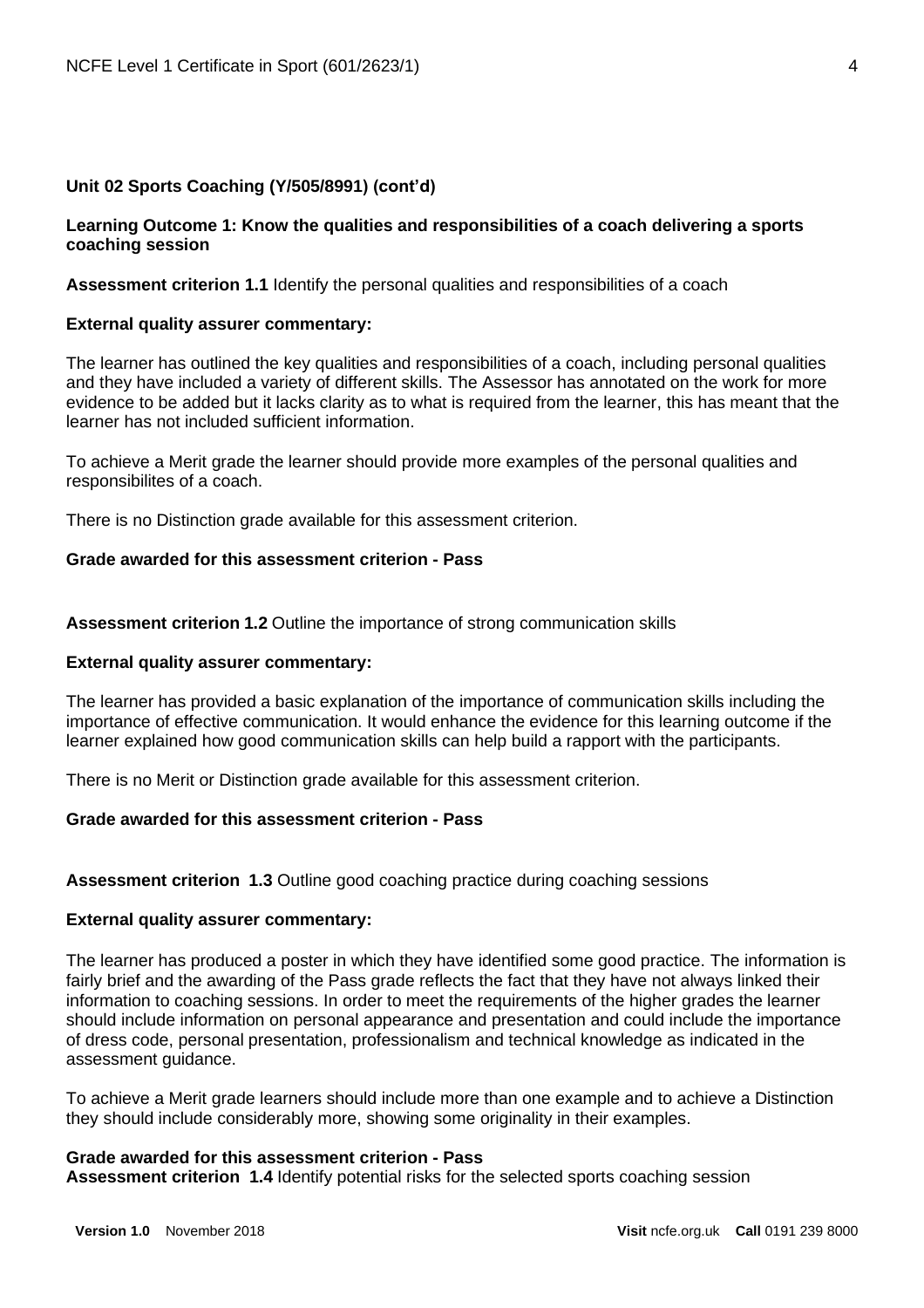#### **External quality assurer commentary:**

The learner has completed a risk assessment for an indoor centre at a football club. They have identified a number of risks.

To achieve a Merit, the Assessor should indicate the level of the support the learner has been given. It would enhance the vocational relevance of the assessment if the learners were provided with and completed the actual risk assessment pro-forma for the indoor centre.

There is no Distinction grade available for this assessment criterion.

## **Grade awarded for this assessment criterion - Pass**

**Assessment criterion 1.5** Explain ways in which a safeguarding policy can protect children and coaches

#### **External quality assurer commentary:**

The learner has provided a brief description of the ways in which a safeguarding policy will protect children and coaches.

To meet the requirements of a Merit the learner should develop their response by providing an explanation of a safeguading policy and how it can protect children and coaches. The inclusion of the safeguarding policy for the football club would have enhanced the evidence.

There is no Distinction grade available for this assessment criterion.

## **Grade awarded for this assessment criterion - Pass**

**Assessment criterion 1.6** Describe the responsibility of the coach for dealing with and reporting injury, illness or incident

#### **External quality assurer commentary:**

The learner has briefly described the responsibility that the coach has for dealing with injury.

There is no Merit or Distinction grade available for this assessment criterion.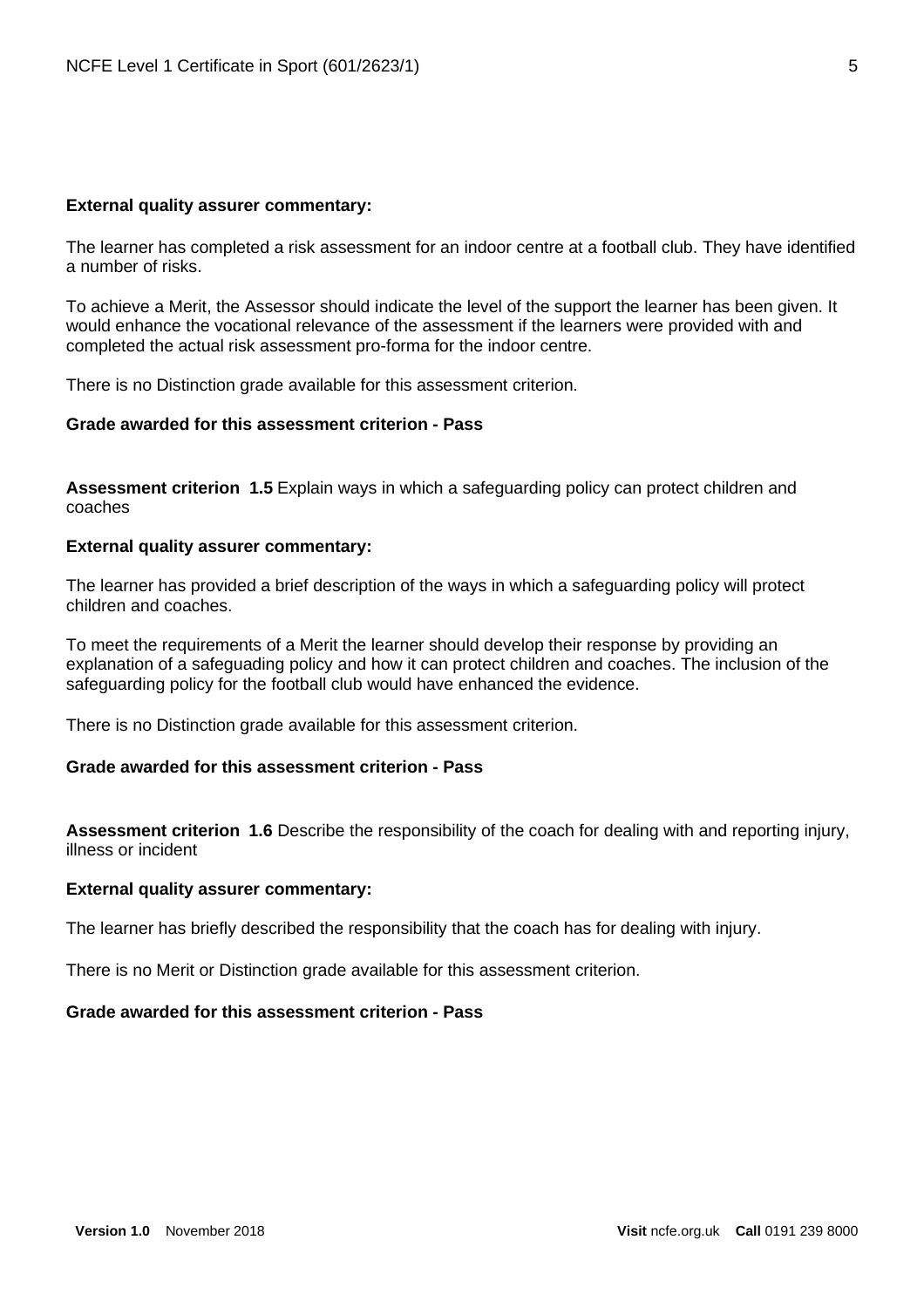#### **Learning Outcome 2: Be able to plan a sports coaching session**

**Assessment criterion 2.1** Identify the key components of an effective session plan

#### **External quality assurer commentary:**

The learner has listed the key components of a coaching session. They have considered a range of relevant components.

There is no Merit or Distinction grade available for this assessment criterion.

#### **Grade awarded for this assessment criterion - Pass**

**Assessment criterion 2.2** Explain why the timing of activities is important during a sports coaching session

## **External quality assurer commentary:**

The learner has provided an explanation of the importance of timings during a sports coaching session. In order to achieve a Merit grade the learner should develop their information and provide an explanation of the importance of timings and how they impact upon the coaching session.

There is no Distinction grade available for this assessment criterion.

#### **Grade awarded for this assessment criterion - Pass**

**Assessment criterion 2.3** Produce a sports coaching session plan

#### **External quality assurer commentary:**

The learner has been provided with a session plan pro-forma to complete. The completion of this document has meant that the learner has met the requirements of a Pass.

To achieve a Merit grade the learner should include the following in their coaching plan - warm up,cool down, timings, equipment required and some of the key aims and objectives for the session.

To achieve a Distinction grade learners would produce a more detailed plan that would have all the aims and objectives stated, timings would be accurate and realistic, consideration would be given to the ability of the learners and they would include a contingency plan in case of bad weather or low numbers attending.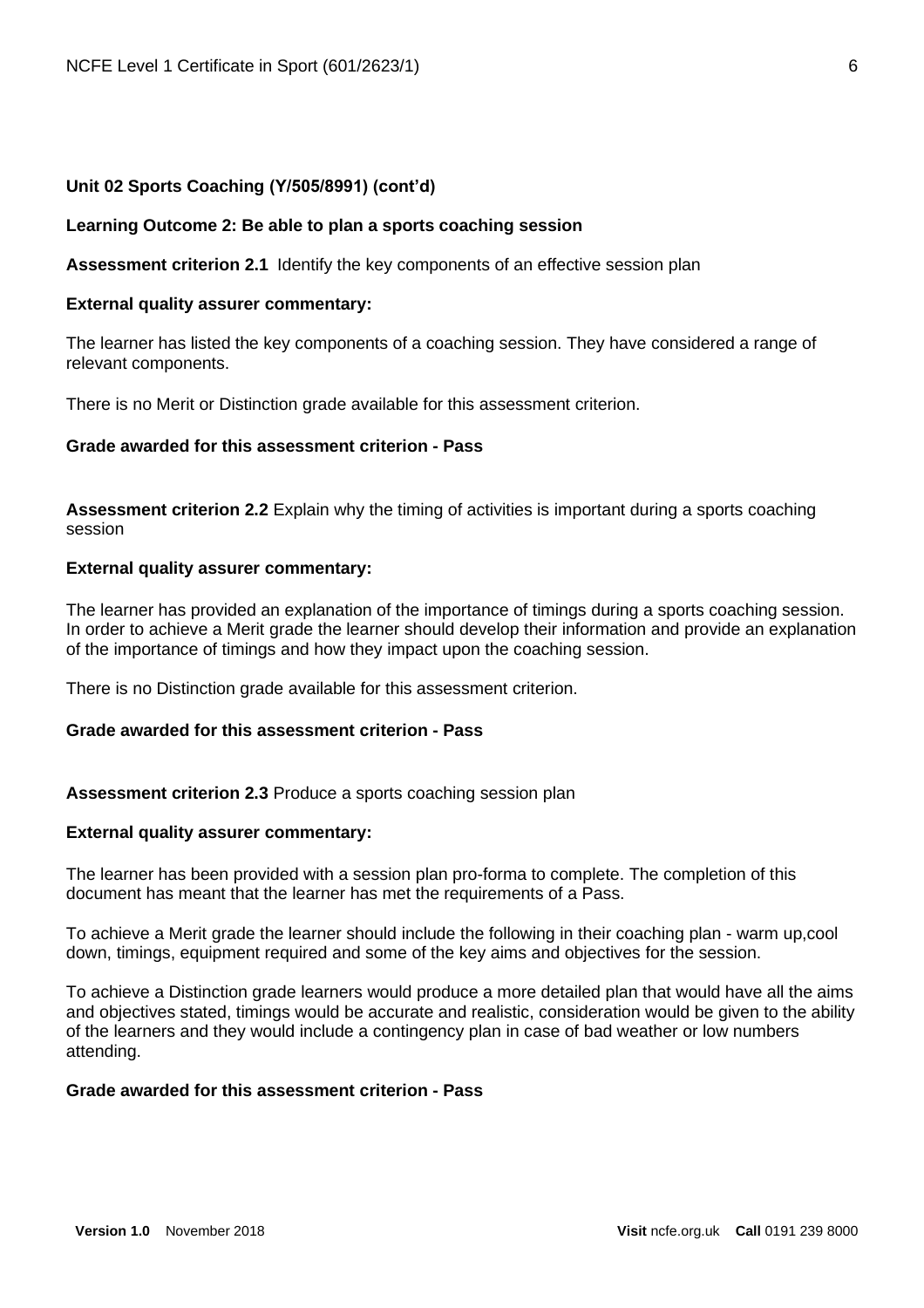**Assessment criterion 2.4** Outline contingency plans for a sports coaching session

## **External quality assurer commentary:**

The learner has explained some contingencies rather than created a plan. A contingency plan could be devised and should be clearly linked to the organisation of the session. The Assessor needs to ensure that they are encouraging the learners to create a plan. To help the learner achieve this they could have created a pro-form for them to complete. To achieve a Merit grade the learner should provide reasons for the contigency plans that they have suggested and to achieve a Distinction their contingency plans should be realistic.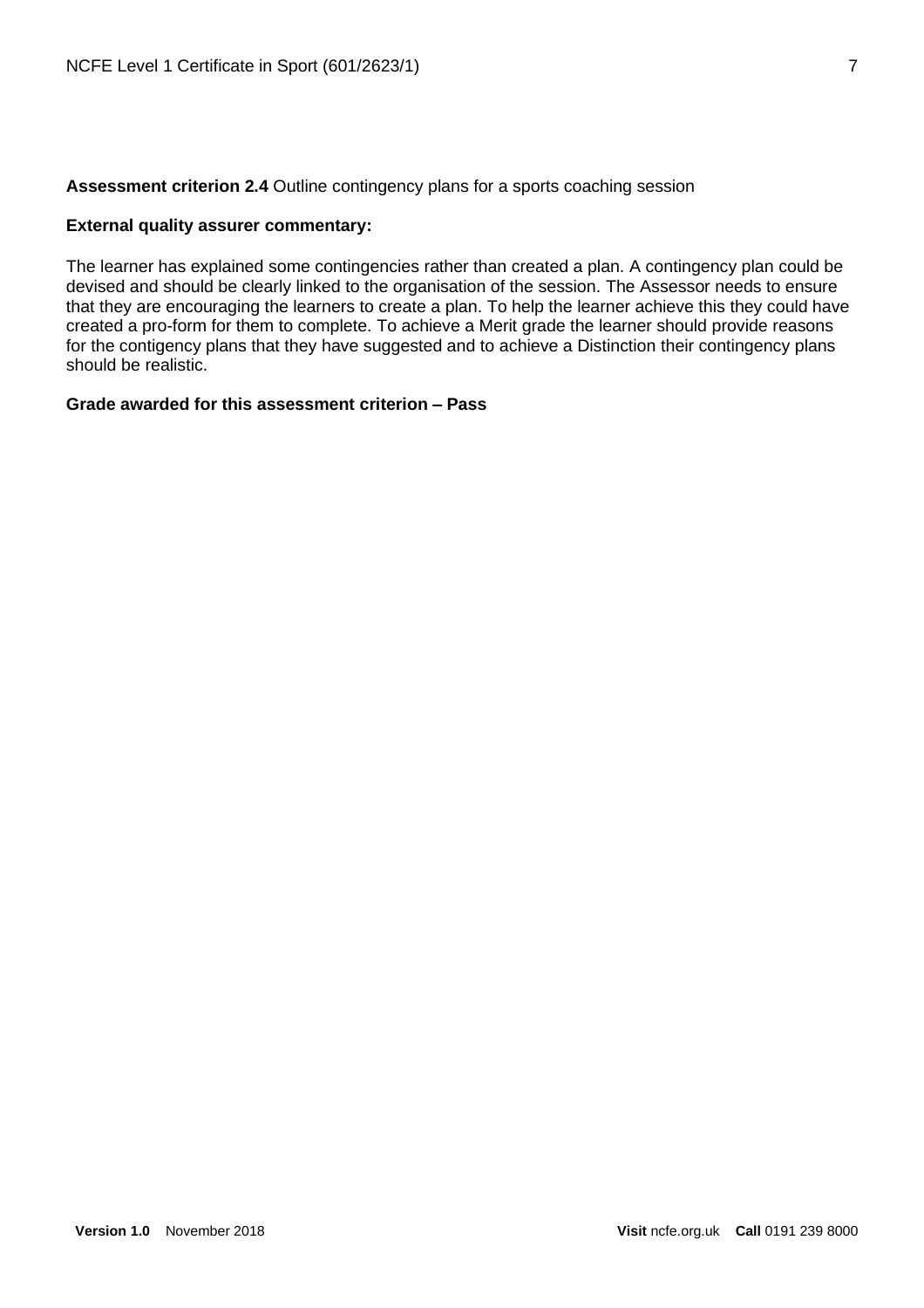#### **Learning Outcome 3: Be able to deliver an aspect of a sports coaching session**

**Assessment criterion 3.1** Deliver an aspect of a correctly structured coaching session

#### **External quality assurer commentary:**

The Assessor has provided feedback to the learner and indicated that they have communicated effectively.

# **Grade awarded for this assessment criterion – Pass**

**Assessment criterion 3.2** Correct the following components within a sports coaching session:

- physical
- psychological
- tactical
- technical

#### **External quality assurer commentary:**

The learner has met the requirement of this assessment criterion with brief reference to physical, psychological, tactical and technical correction components within a sports coaching session. To achieve a Merit grade the Assessor must provide a detailed witness statement that is linked to the performance of the individual learner and provides details of how the learner has corrected physical, psychological, tactical and technical correction components within a sports coaching session.

There is no Distinction grade available for this assessment criterion.

## **Grade awarded for this assessment criterion – Pass**

**Assessment criterion 3.3** Communicate clearly with participants

#### **External quality assurer commentary:**

The learner has provided an explanation of the importance of summarising the session with the participants, commented on the feedback provided and confirmed authenticity by signing the assessment records. The use of photographic evidence is good practice and the annotated comments from the learners confirm the activities that have taken place.

Because this assessment criteria is a practical activity best practice would be to use an observation checklist to confirm that the activity has taken place and to provide commentary to explain how the learner has met the requirements of the learning outcomes and the grading descriptors

There is no Merit or Distinction grade available for this assessment criterion.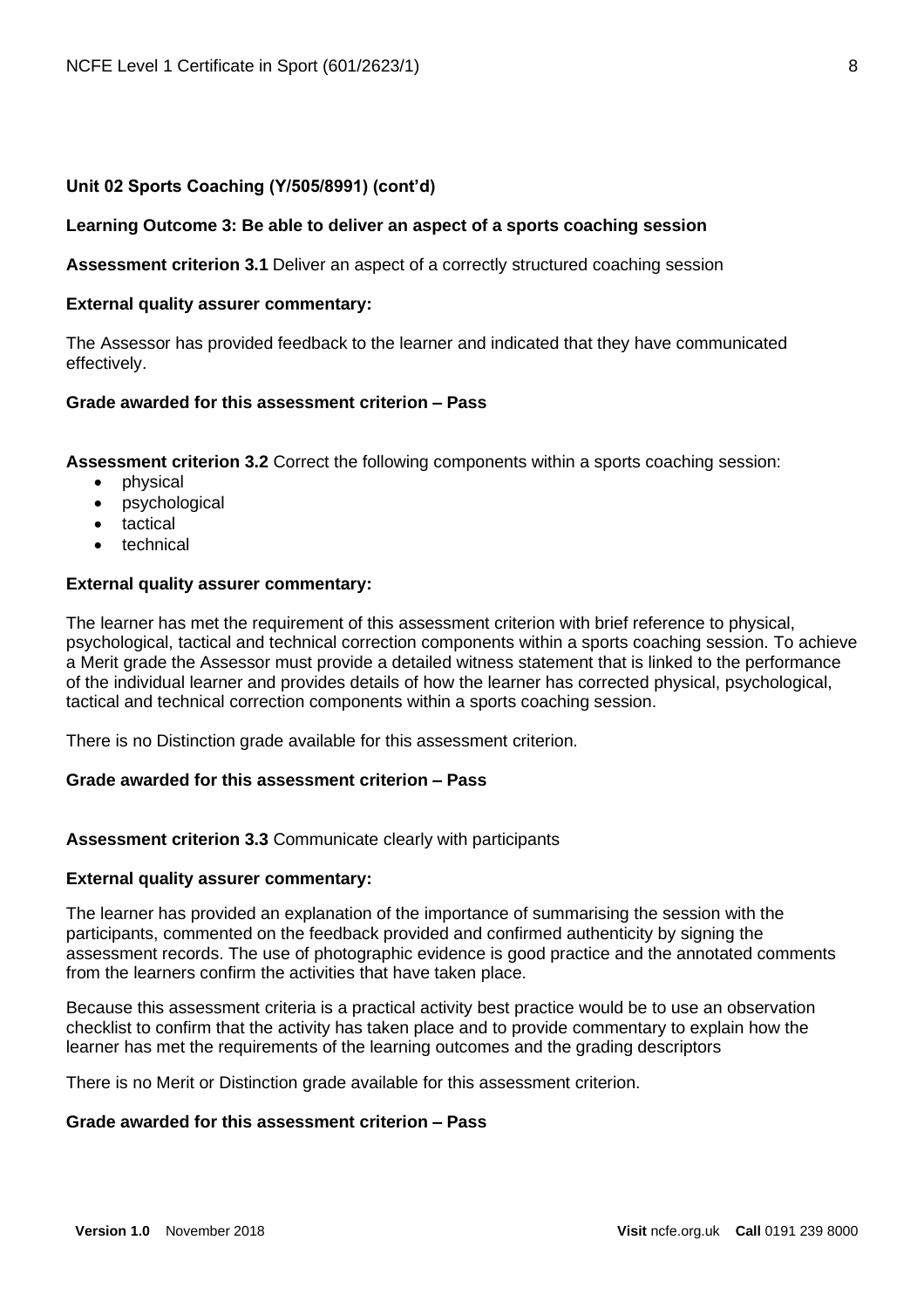#### **Learning Outcome 4: Be able to evaluate a sports coaching session**

**Assessment criterion 4.1** Outline why evaluating coaching sessions is important

#### **External quality assurer commentary:**

The learner has provided a brief explanation of the importance of evaluating a coaching session and how to use feedback to improve their performance with future sessions

There is no Merit or Distinction grade available for this assessment criterion.

## **Grade awarded for this assessment criterion – Pass**

**Assessment criterion 4.2** State how to make use of previous feedback and evaluations when planning future coaching sessions

#### **External quality assurer commentary:**

The Assessor has provided some detailed feedback to enable the learner to evaluate their session including areas of good practice and how they can improve their coaching sessions. The learner should use this feedback to support their evaluation.

There is no Merit or Distinction grade available for this assessment criterion.

## **Grade awarded for this assessment criterion – Pass**

**Assessment criterion 4.3** Identify how to use feedback from colleagues to improve coaching practice

#### **External quality assurer commentary:**

The learner has provided a basic description of how feedback can be used to improve future coaching sessions. To improve the response the learner could have used the feedback from the Assessor to support their evaluation.

There is no Merit or Distinction grade available for this assessment criterion.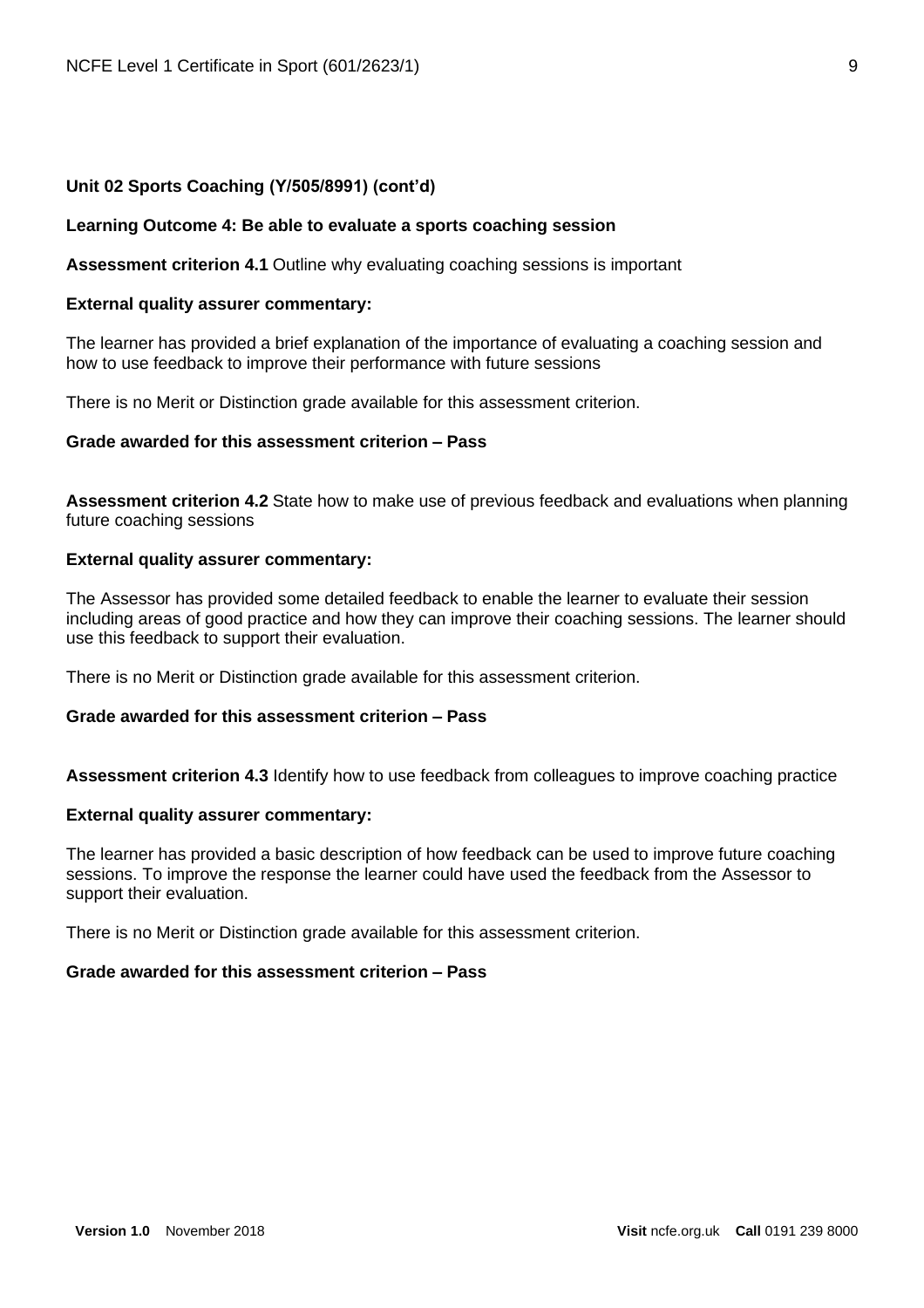# **Assessment criterion 4.4** Outline methods of improving future coaching practice

## **External quality assurer commentary:**

The learner has provided some suggestions on how to improve the coaching session in the future.

There is no Merit or Distinction grade available for this assessment criterion.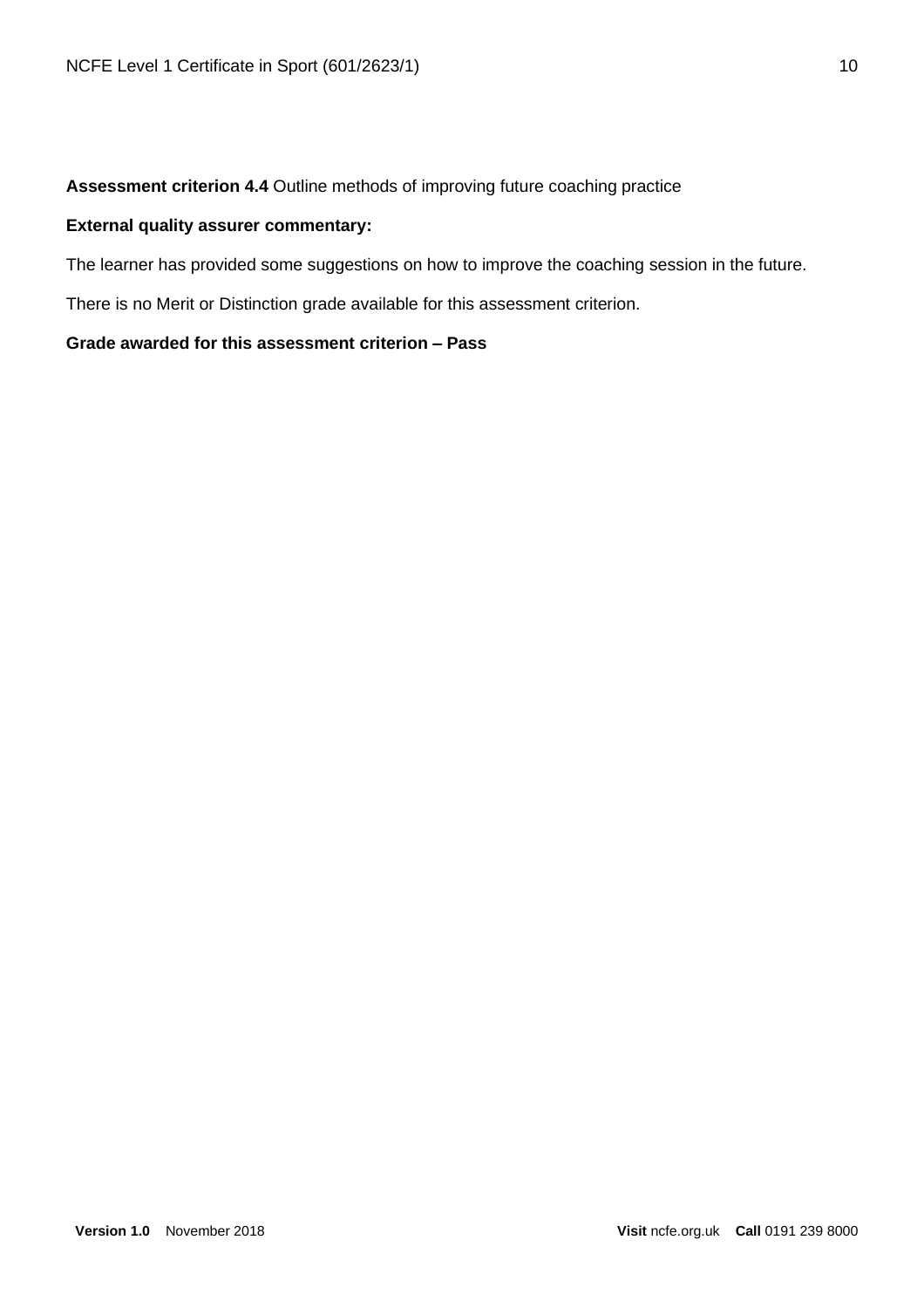# **Evidence and Grading Tracker**

# **Unit 02 Sports Coaching (Y/505/8991)**

A breakdown of the grades awarded for each assessment criterion within unit 02 is shown below in this example of our completed Evidence and Grading Tracker, which is available on the qualifications page of our website.

A **Pass** grade can be awarded for the unit as a whole.

The learner is entitled to one opportunity to resubmit work for the unit to obtain a higher grade.

| <b>Assessment Criteria</b>                                                                                             | <b>Not Yet</b><br><b>Achieved</b> | <b>Pass</b>        | <b>Merit</b>                                                | <b>Distinction</b>                                   | <b>Evidence (including</b><br>portfolio page number<br>and type) |
|------------------------------------------------------------------------------------------------------------------------|-----------------------------------|--------------------|-------------------------------------------------------------|------------------------------------------------------|------------------------------------------------------------------|
| 1.1 Identify the<br>personal qualities<br>and responsibilities<br>of a coach                                           |                                   | $\pmb{\mathsf{X}}$ |                                                             | <b>No Distinction</b><br>grade for this<br><b>AC</b> | Workbook - Page 8 and<br>9                                       |
| 1.2 Outline the<br>importance of strong<br>communication<br><b>skills</b>                                              |                                   | X                  | <b>No</b><br><b>Merit</b><br>grade<br>for this<br><b>AC</b> | <b>No Distinction</b><br>grade for this<br><b>AC</b> | Workbook - Page 9                                                |
| 1.3 Outline good<br>coaching practice<br>during coaching<br>sessions                                                   |                                   | X                  |                                                             |                                                      | Poster - Page 29                                                 |
| 1.4 Identify potential<br>risks for the selected<br>sports coaching<br>session                                         |                                   | X                  |                                                             | <b>No Distinction</b><br>grade for this<br><b>AC</b> | Workbook - Page 11                                               |
| 1.5 Explain ways in<br>which a<br>safeguarding policy<br>can protect children<br>and coaches                           |                                   | X                  |                                                             | <b>No Distinction</b><br>grade for this<br><b>AC</b> | Workbook - Page 12                                               |
| 1.6 Describe the<br>responsibility of the<br>coach for dealing<br>with and reporting<br>injury, illness or<br>incident |                                   | $\mathbf x$        | <b>No</b><br><b>Merit</b><br>grade<br>for this<br><b>AC</b> | <b>No Distinction</b><br>grade for this<br><b>AC</b> | Workbook - Page 13                                               |
| 2.1 Identify the key<br>components of an<br>effective session<br>plan                                                  |                                   | X                  | <b>No</b><br><b>Merit</b><br>grade<br>for this<br><b>AC</b> | <b>No Distinction</b><br>grade for this<br><b>AC</b> | Workbook - Page 14                                               |
| 2.2 Explain why the<br>timing of activities is<br>important during a                                                   |                                   | $\mathsf{x}$       |                                                             | <b>No Distinction</b><br>grade for this<br><b>AC</b> | Workbook - Page 14                                               |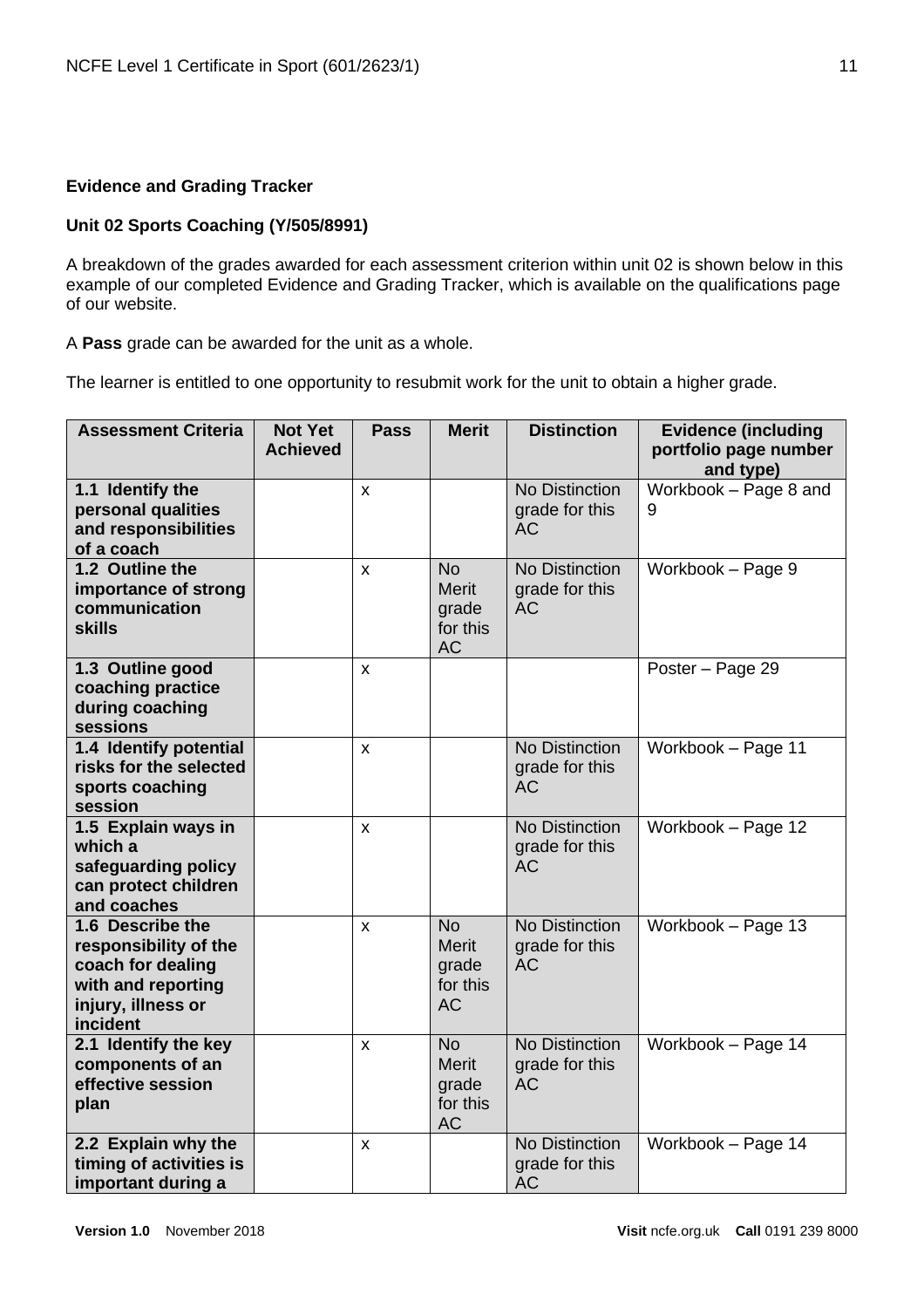| sports coaching<br>session                                                                                                               |              |                                                             |                                                      |                                                                |
|------------------------------------------------------------------------------------------------------------------------------------------|--------------|-------------------------------------------------------------|------------------------------------------------------|----------------------------------------------------------------|
| 2.3 Produce a<br>sports coaching<br>session plan                                                                                         | X            |                                                             |                                                      | Session plan - Page 31                                         |
| 2.4 Outline<br>contingency plans<br>for a sports<br>coaching session                                                                     | $\pmb{\chi}$ |                                                             |                                                      | Workbook - Page 15                                             |
| 3.1 Deliver an<br>aspect of a correctly<br>structured coaching<br>session                                                                | X            |                                                             |                                                      | Feedback/observation<br>from the Assessor -<br>Page 17         |
| 3.2 Correct the<br>following<br>components within a<br>sports coaching<br>session:<br>physical<br>psychological<br>tactical<br>technical | $\pmb{\chi}$ |                                                             | <b>No Distinction</b><br>grade for this<br><b>AC</b> | Workbook - Page 16                                             |
| 3.3 Communicate<br>clearly with<br>participants                                                                                          | X            | <b>No</b><br><b>Merit</b><br>grade<br>for this<br><b>AC</b> | <b>No Distinction</b><br>grade for this<br><b>AC</b> | Workbook - Page 16<br><b>Assessor Observation -</b><br>Page 17 |
| 3.4 Conclude and<br>summarise the<br>session with<br>participants                                                                        | $\pmb{\chi}$ |                                                             | <b>No Distinction</b><br>grade for this<br><b>AC</b> | Workbook - Page 16                                             |
| 4.1 Outline why<br>evaluating coaching<br>sessions is<br>important                                                                       | X            | <b>No</b><br>Merit<br>grade<br>for this<br><b>AC</b>        | No Distinction<br>grade for this<br><b>AC</b>        | Workbook - Page 18                                             |
| 4.2 State how to<br>make use of<br>previous feedback<br>and evaluations<br>when planning<br>future coaching<br>sessions                  | X            | <b>No</b><br><b>Merit</b><br>grade<br>for this<br><b>AC</b> | <b>No Distinction</b><br>grade for this<br><b>AC</b> | Workbook - Page 18                                             |
| 4.3 Identify how to<br>use feedback from<br>colleagues to<br>improve coaching<br>practice                                                | $\mathsf{x}$ | <b>No</b><br><b>Merit</b><br>grade<br>for this<br><b>AC</b> | <b>No Distinction</b><br>grade for this<br><b>AC</b> | Workbook - Page 19                                             |
| 4.4 Outline methods<br>of improving future<br>coaching practice                                                                          | $\mathsf{x}$ | <b>No</b><br><b>Merit</b><br>grade                          | No Distinction<br>grade for this<br><b>AC</b>        | Workbook - Page 19                                             |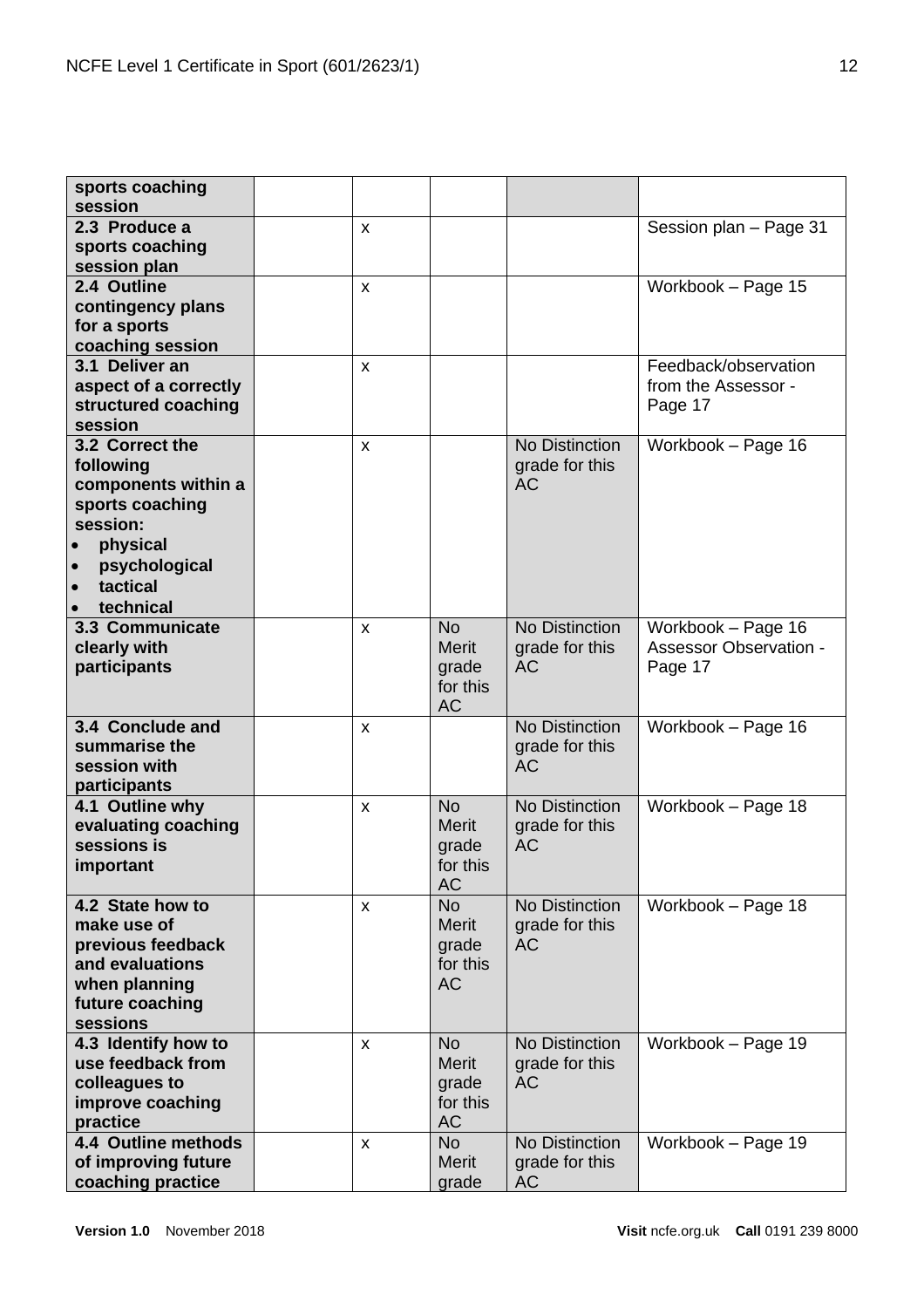|  | .<br>1VL<br><u>u nə</u>                      |  |
|--|----------------------------------------------|--|
|  | $\Lambda$ $\cap$<br>$\overline{\phantom{0}}$ |  |